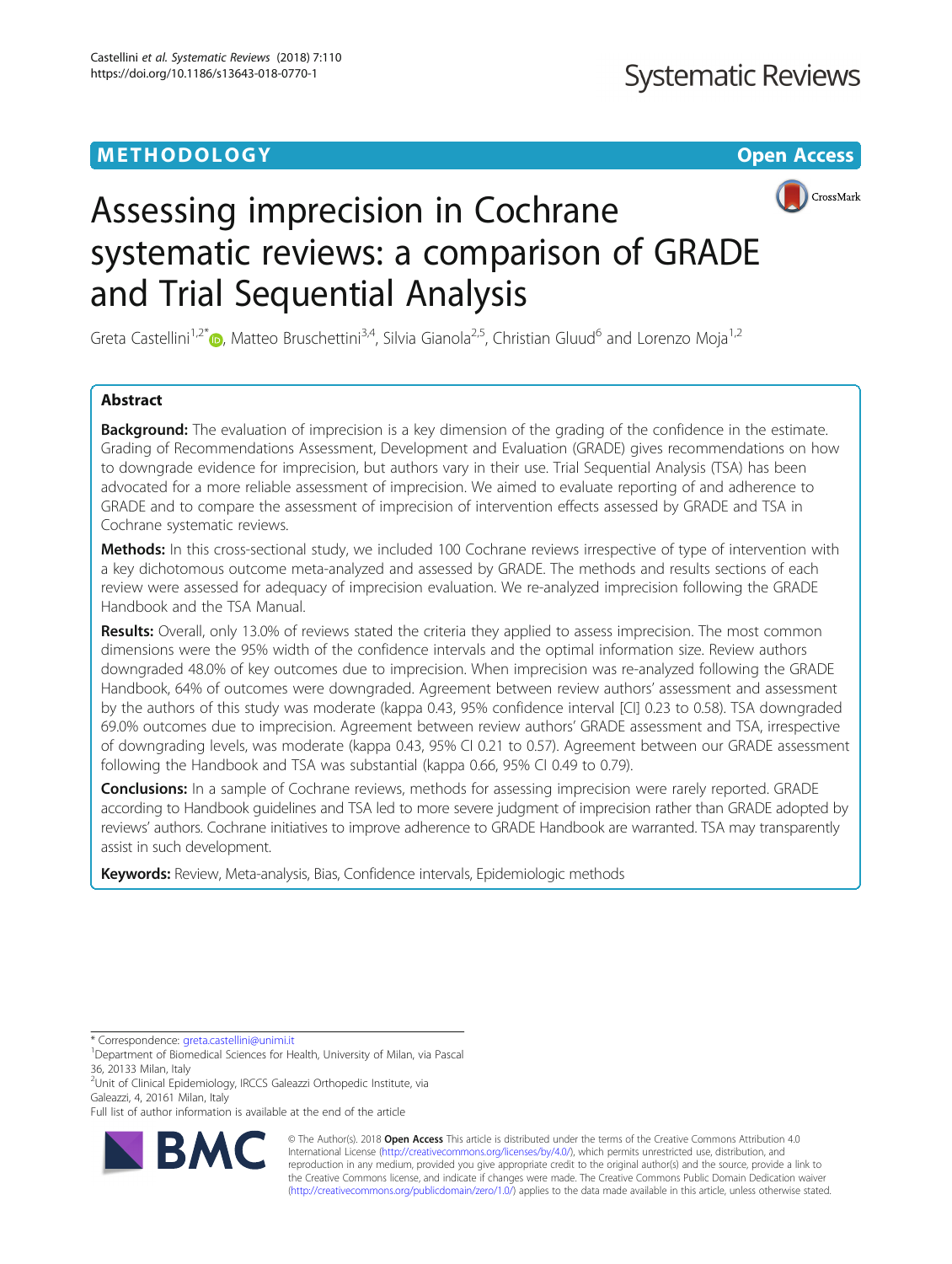## Background

The clinical sciences attempt to solve uncertainties and disagreements on the effectiveness of interventions by making research findings valid and interpretable. The Grading of Recommendations Assessment, Development and Evaluation (GRADE) system has gained momentum as an internationally recognized framework to assess the quality of evidence systematically and transparently [[1](#page-8-0)]. The GRADE approach suggests evaluating five key dimensions that may affect our confidence in intervention effects: risks of bias (risks of systematic errors), imprecision (risks of random errors), inconsistency, indirectness, and publication bias [\[2](#page-8-0), [3\]](#page-8-0). Imprecision, along with risk of bias, are the most common domains associated with GRADE downgrading of overall evidence quality or certainty [\[4\]](#page-8-0).

Systematic reviews employ multiple parameters to evaluate imprecision: accrued sample size, required or optimal information size (OIS) (meta-analytic "sample size"), alpha, beta, confidence intervals of the overall effect, and specified critical margins of "no effect," "important benefit," or "important harm" [\[2\]](#page-8-0). GRADE combines all components in a simple rule: "If the optimal information size criterion is not met, rate down for imprecision, unless the sample size is very large (at least 2000, and perhaps 4000 patients); if the optimal information size criterion is met and the 95% confidence interval (CI) excludes no effect, do not rate down for imprecision; if the optimal information size criterion is met, and the 95% CI overlaps no effect, rate down for imprecision if the CI fails to exclude important benefit or important harm" [[5,](#page-8-0) [6\]](#page-8-0).

The GRADE rules of thumb are based on broad assumptions and generalities across medical fields. The most relevant advantage is facilitating the trustworthiness of recommendations, enabling users to reflect on the sample as a basis for recommendations. However, rating imprecision in isolation, without a formal evaluation of accrued sample and magnitude of effects (e.g. benefits or harms), would be hazardous [\[5](#page-8-0), [7\]](#page-8-0). Because random errors are a frequent cause of erroneous estimation of treatment effect, often in small meta-analyses [[8\]](#page-8-0), several authors have highlighted the need to adjust the statistical threshold and calculate a required information size in meta-analyses to increase the validity and reliability of its conclusions [[9,](#page-8-0) [10\]](#page-8-0). Among the techniques that can control for the risk of random error in the context of sparse data [\[11](#page-8-0)], Trial Sequential Analysis (TSA) is often used to control for spurious findings [\[12,](#page-8-0) [13\]](#page-8-0) and is currently suggested as a potential supplement for a more throughout assessment of imprecision when using the GRADE system [[14](#page-8-0)].

#### **Objectives**

We conducted an empirical assessment of a sample of Cochrane systematic reviews (SRs) in which the focus was imprecision as a threat to validity. We investigated

the reporting of and the adherence to GRADE in assessing imprecision, the expected and observed downgrading of evidence, and the reasons for downgrading. Moreover, after having estimated the Cochrane authors' handling of GRADE and imprecision, we applied ourselves GRADE assessment of imprecision following the GRADE Handbook guidelines [\[6\]](#page-8-0) and TSA following the TSA Manual [\[15\]](#page-8-0) to independently replicate the assessments of imprecision.

## Methods

## Search strategy

For this cross-sectional study, Cochrane systematic reviews were sampled from the Cochrane Database of Systematic Reviews [\[16\]](#page-8-0). We purposively retrieved 100 reviews in reverse chronological order starting at the time of our search, 23 February 2017. The most current reviews, i.e. the latest published, were selected to ensure inclusion of the most recent publications following the introduction of GRADE [\[1](#page-8-0)] and its detailed guidance [\[2,](#page-8-0) [3,](#page-8-0) [5,](#page-8-0) [6\]](#page-8-0). The nature of this study was explorative, and no sample size was calculated.

## Eligibility criteria and study selection

Titles and abstracts were screened for eligibility in their chronological order of publication. Full texts were retrieved and evaluated against our inclusion criteria by one investigator. A second investigator checked all eligible records, and a final list was agreed. Cochrane systematic reviews were considered eligible for inclusion if (1) they were reviews of interventions, (2) they meta-analyzed at least two randomized controlled trials (RCTs) for a dichotomous outcome, and (3) the dichotomous outcome was listed in the summary of findings (SoF) table.

We excluded diagnosis/prognosis reviews, studies on health service organization, overviews of systematic reviews and network meta-analyses, and meta-analyses with only uninformative trials (i.e., with no events). The unit of analysis was one outcome for each review: either the primary outcome or the first outcome meta-analyzed and listed in the SoF. We reasoned a priori that this outcome would most likely provide the basis for calculating sample size and orient clinical decision-making.

## Data collection

## General characteristics and reporting of GRADE in Cochrane reviews

Two investigators independently extracted data from all selected reviews. A third investigator resolved disagreements. We used a standardized ad hoc data collection form that we piloted on the first five Cochrane reviews and then revised according to problems identified. For each review, we sought general information (e.g., author, contact author country, Cochrane review group name, new or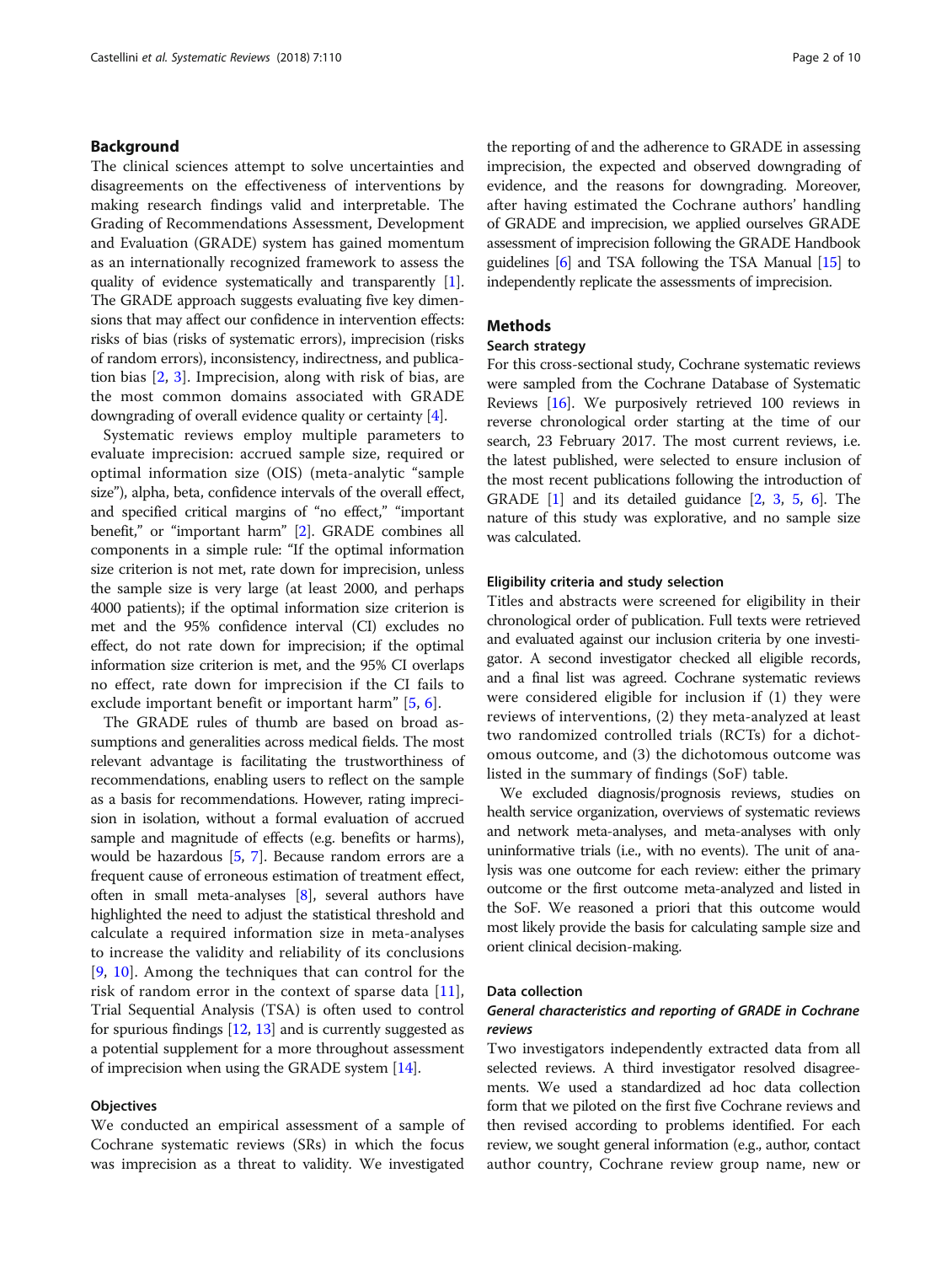updated review, type of intervention—pharmacological or non-pharmacological).

We evaluated what authors reported in the review methods section for assessment of imprecision. In particular, we wanted to determine whether the authors stated they had assessed imprecision and how (e.g., required or optimal information size, benefit/harm thresholds, width of 95% confidence intervals (CI), use of TSA) and in what way they planned to use imprecision assessment (e.g., evidence is downgraded when the required or optimal information size is not reached). We then recorded the grading of imprecision of the outcome selected from the SoF table and the reasons for downgrading. In some cases, we searched other sections of the full-text article for additional information.

#### Adherence to GRADE

We judged whether the review authors adhered to GRADE guidance for downgrading or non-downgrading evidence for imprecision. To determine whether the imprecision evaluation was appropriate (e.g., expected and observed downgrading of evidence), we consulted the instructions for downgrading for imprecision and re-assessed the optimal information size as suggested by the GRADE Handbook guidelines [[17\]](#page-8-0). For each review, we calculated the optimal information size in which we assumed an alpha of 0.05, a beta of 0.20, and an a priori anticipated intervention effect—e.g., risk ratio reduction (RRR) or improvement—defined using the clinically relevant threshold reported by the review authors or, when not stated, the RRR suggested by GRADE authors, as a default threshold of 25% [[3\]](#page-8-0), and the control event proportion of the meta-analysis. We used the normogram for events proposed by Guyatt et al. to determine the expected optimal information size [[2](#page-8-0)]. Finally, we determined whether the reviewers incorporated and reported the imprecision assessment in their evaluation of evidence quality.

## Agreement between GRADE assessment of imprecision and TSA

We evaluated agreement between downgrading of evidence as proposed in the original reviews and those performed by the authors of this article, and that resulting from TSA. For each review, we performed overarching TSAs: for each outcome, we re-analyzed all trials that had been originally included in the meta-analysis. Data were synthesized using the same effect size with its 95% confidence interval (CI) and the same meta-analytic technique (i.e., random effects or fixed effect models), applying the reported statistical heterogeneity ( $I^2$  value). Each trial was sequentially added<br>in the TSA by publication year; this created a series of time in the TSA by publication year; this created a series of time points that formed the basis of the cumulative analysis. All TSAs were performed using TSA software (v 0.9.5.5 Beta) [[18](#page-8-0)]. For each review, we calculated the diversity-adjusted

required information size (DARIS) using, again, an alpha of 0.05, a beta of 0.20, and a RRR as defined by the review authors or the default threshold of 25%, and the control event proportion. When a random effects model was chosen, between-trial variability was taken into account by adjusting the required information size with the diversity  $(D<sup>2</sup>)$  originating from the meta-analysis of trials [[19\]](#page-8-0). The Lan-DeMets trial sequential monitoring boundaries based on O'Brien-Fleming α-spending function was used [[13](#page-8-0), [20](#page-8-0)]. The cumulative Z-curve (the series of Z-statistics after each consecutive trial) was calculated and plotted against these monitoring boundaries.

In our primary analysis, we assumed for TSA minimal important or realistic anticipated intervention effects for all outcomes. If, following TSA methods [[10\]](#page-8-0), none of the sequential boundaries for benefit, harm, or futility were crossed, imprecision was downgraded by two levels (Additional file [1](#page-8-0) reports TSA judgment).

#### Data analysis

The data were summarized with descriptive statistics. Absolute and relative frequencies for categorical items and median and interquartile range (IQR) for continuous items were used. We reported adherence to GRADE through figures and agreement between the assessments involving the use of GRADE and TSA in contingency tables, with calculation of Cohen's kappa [[21](#page-8-0)].

Agreement between GRADE imprecision assessment performed by the review authors and TSA was rated on the ordinal scale as: 0, not downgraded; 1, downgraded by 1 level; 2, downgraded by 2 levels. Moreover, we dichotomized the ordinal scale into "downgraded" and "not downgraded" for imprecision to evaluate the agreement irrespective of level of downgrading. Interpretation of agreement strength (k-values) was made according to the scale devised by Landis and Koch: < 0.00 poor, 0–0.20 slight, 0.21–0.40 fair, 0.41–0.60 moderate, 0.61–0.80 substantial, and 0.81–1.00 almost perfect [[22\]](#page-9-0).

Univariable logistic regression was performed to investigate the impact of variables on downgrading for imprecision (dependent variable): Cochrane Group, the country of the contact author, type of intervention, number of patients included in the meta-analysis, heterogeneity among trials, and meta-analysis technique (random effects or fixed effect models). Each method, GRADE assessment of imprecision by the review authors, GRADE performed by the authors of this article, and TSA, was separately assessed and one variable evaluated at a time. The impact of these variables on the agreement between the methods was then tested.

For hypothesis testing, a probability value of  $<$  0.05 was considered statistically significant. All statistical tests were two-sided. Stata statistical software was used for all statistical analyses [[23\]](#page-9-0).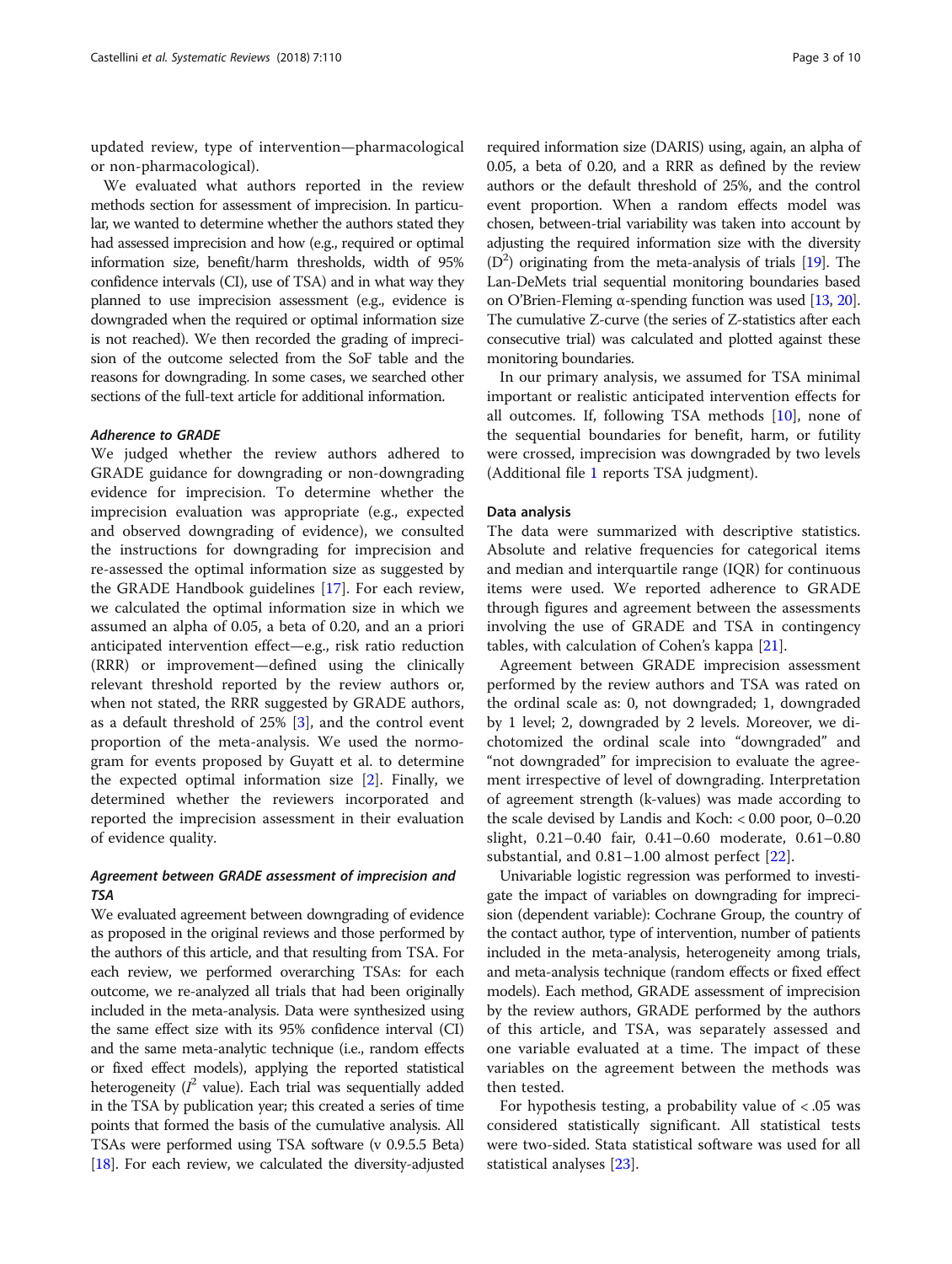

## Sensitivity analysis

TSAs were replicated using RRRs of (A) 20% and (B) 30%, keeping all other assumptions the same. The concordance between the GRADE judgment on imprecision by the review authors and the TSA assessment was calculated irrespective of the levels of downgrading to determine whether the choice of the anticipated intervention effect affected the agreement.

## Results

## Characteristics of Cochrane reviews

We included 100 out of 216 potentially eligible Cochrane systematic reviews published in 2017 (issues 1 and 2) and 2016 (issues 12 and 11) of The Cochrane Library (Fig. 1), involving 36 (67.9%) out of 53 different Cochrane groups. Figure 1 shows the flow chart of reviews' selection with reasons for exclusion. Additional file [2](#page-8-0) reports included reviews and their main characteristics.

The three most active review groups were pregnancy and childbirth ( $n = 13$  reviews), neonatal ( $n = 11$  reviews), and heart ( $n = 8$  reviews). The corresponding authors were based in the UK ( $n = 28$  reviews), Australia ( $n = 15$ reviews), or Canada (n = 11 reviews). Sixty-one Cochrane reviews were updates of previous reviews. Table [1](#page-4-0) presents the general characteristics of the reviews.

Overall, meta-analyses on the selected outcome were performed with a median of five RCTs (IQR, 2 to 9 RCTs; range, 2 to 30 RCTs). Most meta-analyses (81.0%) reported an effect measure expressed as risk ratio, 17.0% used the odds ratio, and only 2.0% reported the risk difference. Half of the SRs (51.0%) achieved statistically significant results according to the naïve 95% CI. The median heterogeneity of the meta-analyses was 12.0% (IQR, 0.0 to 49.0%; range, 0.0 to 98.0%).

#### Reporting of GRADE in Cochrane reviews

Nearly all (96.0%) of the reviews referred to GRADE in their methods section (Table [2\)](#page-4-0). Of the four reviews that did not mention GRADE but performed it, two presented some information in the discussion. Very few (13.0%) of the reviews that graded the evidence reported the criteria they applied to assess imprecision. The most common imprecision components were width of 95% CI (8.0%) and optimal information size referred to participants (4.0%). Ten reviews combined at least two criteria to assess imprecision. Only two reviews reported a comprehensive list of reasons behind imprecision judgment, thus allowing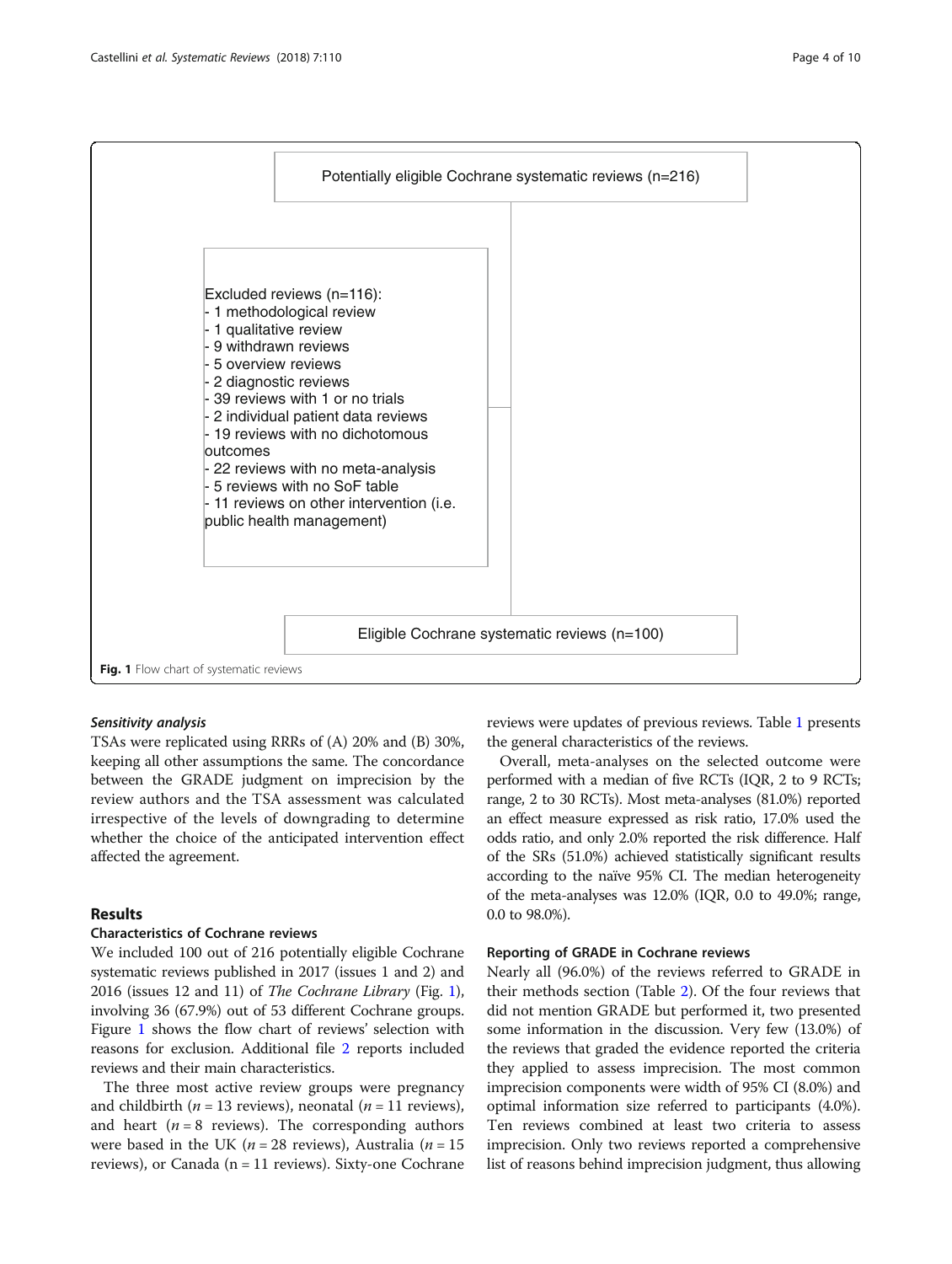<span id="page-4-0"></span>Table 1 General characteristics of the 100 Cochrane systematic reviews

| Characteristics                           | Value (no. of reviews) |  |
|-------------------------------------------|------------------------|--|
| No. of countries (total no.)              | 22                     |  |
| Top five countries                        |                        |  |
| $-$ UK                                    | 28                     |  |
| - Australia                               | 15                     |  |
| - Canada                                  | 11                     |  |
| - China                                   | 7                      |  |
| - Italy                                   | 6                      |  |
| No. of Cochrane groups (total no,)        | 36                     |  |
| Top five Cochrane groups                  |                        |  |
| - Cochrane Pregnancy and Childbirth Group | 13                     |  |
| - Cochrane Neonatal Group                 | 11                     |  |
| - Cochrane Heart Group                    | 8                      |  |
| - Cochrane Airways Group                  | 6                      |  |
| - Cochrane Gynecology and Fertility Group | 6                      |  |
| Status of systematic reviews (out of 100) |                        |  |
| - Updated                                 | 61                     |  |
| - New                                     | 39                     |  |
| Type of intervention (out of 100)         |                        |  |
| - Pharmacological                         | 54                     |  |
| - Non-pharmacological                     | 46                     |  |

Table 2 Approaches to assessment of imprecision and formal quantitative analyses of imprecision in Cochrane systematic reviews. Values are numbers

|                                                   | Reported<br>(no. of reviews out of 100) |
|---------------------------------------------------|-----------------------------------------|
| Methods section                                   |                                         |
| Reviewers carried out GRADE assessment            | 96                                      |
| Criteria considered for assessing<br>imprecision? | 13                                      |
| - Width of 95% confidence interval                | 8                                       |
| - Optimal information size-no. of<br>participants | 4                                       |
| - Optimal information size-no. of events          | 1                                       |
| - Threshold for benefit or harm                   | 1                                       |
| - Trial Sequential Analysis                       | $\mathcal{P}$                           |
| Results section                                   |                                         |
| Optimal information size-no. of events            | $\mathcal{P}$                           |
| Optimal information size-no. of<br>participants   | 8                                       |
| Thresholds for benefit or harm                    | 15                                      |
| Trial Sequential Analysis                         | $\mathfrak{D}$                          |

for full replication. Two other reviews planned and conducted a TSA. Neither the publisher Cochrane Group nor the country of the contact author influenced the reporting of imprecision assessment (univariable logistic regressions, respectively: Cochrane Group,  $p = 0.716$ ; country of contact author,  $p = 0.782$ ).

The quality of the meta-analyzed dichotomous outcomes was often graded as low (41.0%), with few outcomes reaching high quality (9.0%). Few reviews clearly stated on which criteria their assessment of imprecision was based. However, lack of details on how imprecision was assessed did not prevent the systematic reviewers to evaluate it, completing the SoF. Overall, almost half of the outcomes (48.0%) were downgraded for imprecision, with only six reviews downgrading imprecision by two levels. The most frequent reasons for downgrading due to imprecision were low number of events or small sample size (26.0%) and wide 95% CIs (25.0%). Six outcomes were downgraded due to imprecision, but no reason was reported in the SoF tables or full-text.

## Adherence to GRADE Handbook instructions

When the authors of this article followed the GRADE Handbook instructions on how to replicate assessment and evaluate adherence, 64 outcomes were downgraded due to imprecision. Sixty-six did not meet the OIS for events. Overall, in 30.0% of reviews, judgment of outcomes differed between the review authors and the authors of this article who followed the GRADE Handbook (Figs. [2](#page-5-0) and [3](#page-5-0)). Cohen's kappa coefficient between the grading of imprecision as proposed by the original authors and as re-analyzed by us following the GRADE Handbook was 0.43 (95% CI 0.23 to 0.58), which expressed moderate strength of agreement.

#### Imprecision by TSA

The anticipated intervention effect was reported only by 12 reviews. For the other reviews, we adopted a 25% RRR to calculate the required information size. Overall, 69 outcomes were downgraded due to imprecision by applying TSA (downgrading by two levels since the anticipated intervention effect was assumed as being realistic). Indeed, five more outcomes were downgraded for imprecision by applying TSA as compared to using the GRADE Handbook instructions. The required information size was reached by 17 meta-analyses (17.0%). In the remaining 83.0%, the median number of participants needed to reach the required information size was 4187 (IQR, 1467 to 11,104 participants).

## Agreement between GRADE by review authors and TSA

Weighted Cohen's kappa coefficient showing agreement between GRADE performed by review authors and TSA was 0.20 (95% CI 0.11 to 0.30). The coefficient expressed slight agreement (Table [3\)](#page-6-0).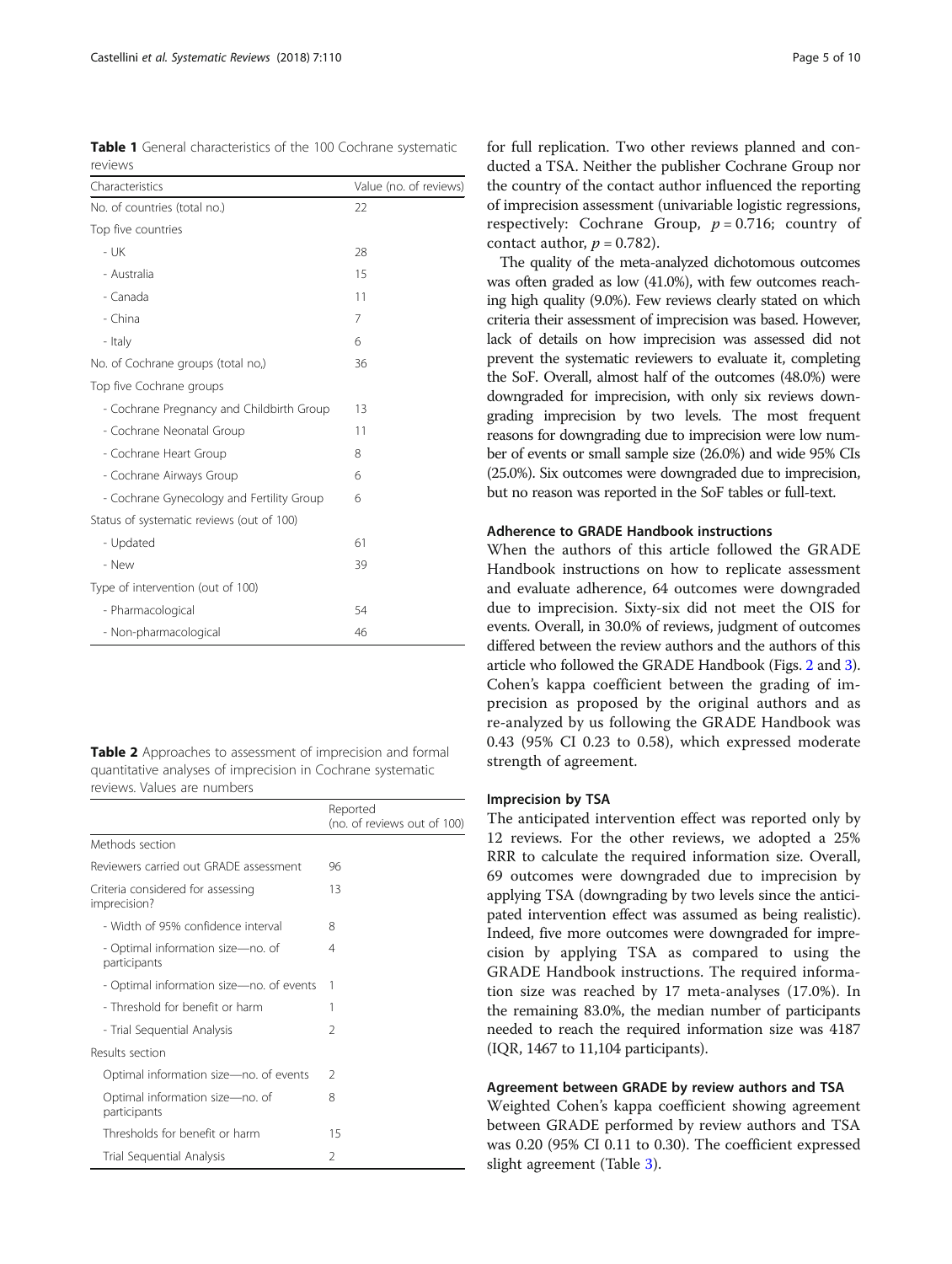

<span id="page-5-0"></span>

Considering only the outcomes downgraded or not downgraded due to imprecision, irrespective of levels, unweighted Cohen's kappa coefficient was 0.43 (95% CI 0.21 to 0.57), expressing moderate strength of agreement (Table [4\)](#page-6-0).

## Agreement between GRADE by authors of this article and **TSA**

The imprecision evaluated by the authors of this article following the GRADE Handbook guidelines and by TSA was similar: unweighted Cohen's kappa coefficient was 0.66 (95% CI 0.49 to 0.79), expressing substantial agreement (Table [4](#page-6-0)).

## Results of logistic regression analyses

In the univariable logistic regression analysis, the type of the intervention (GRADE by review authors:  $p = 0.65$ ; TSA  $p = 0.78$ ), the number of patients included in the meta-analysis (GRADE by the review authors:  $p = 0.08$ ; TSA  $p = 0.07$ ), the heterogeneity (GRADE by review authors:  $p = 0.12$ ; TSA  $p = 0.38$ ), and the meta-analysis technique (random effects or fixed effect models) (GRADE by review authors:  $p = 0.86$ ; TSA  $p = 0.29$ ) were not associated with downgrading due to imprecision.

When GRADE assessment of imprecision carried out by the review authors was compared to TSA assessment and GRADE replicated by the authors of this article according to the Handbook guidelines, it seemed that

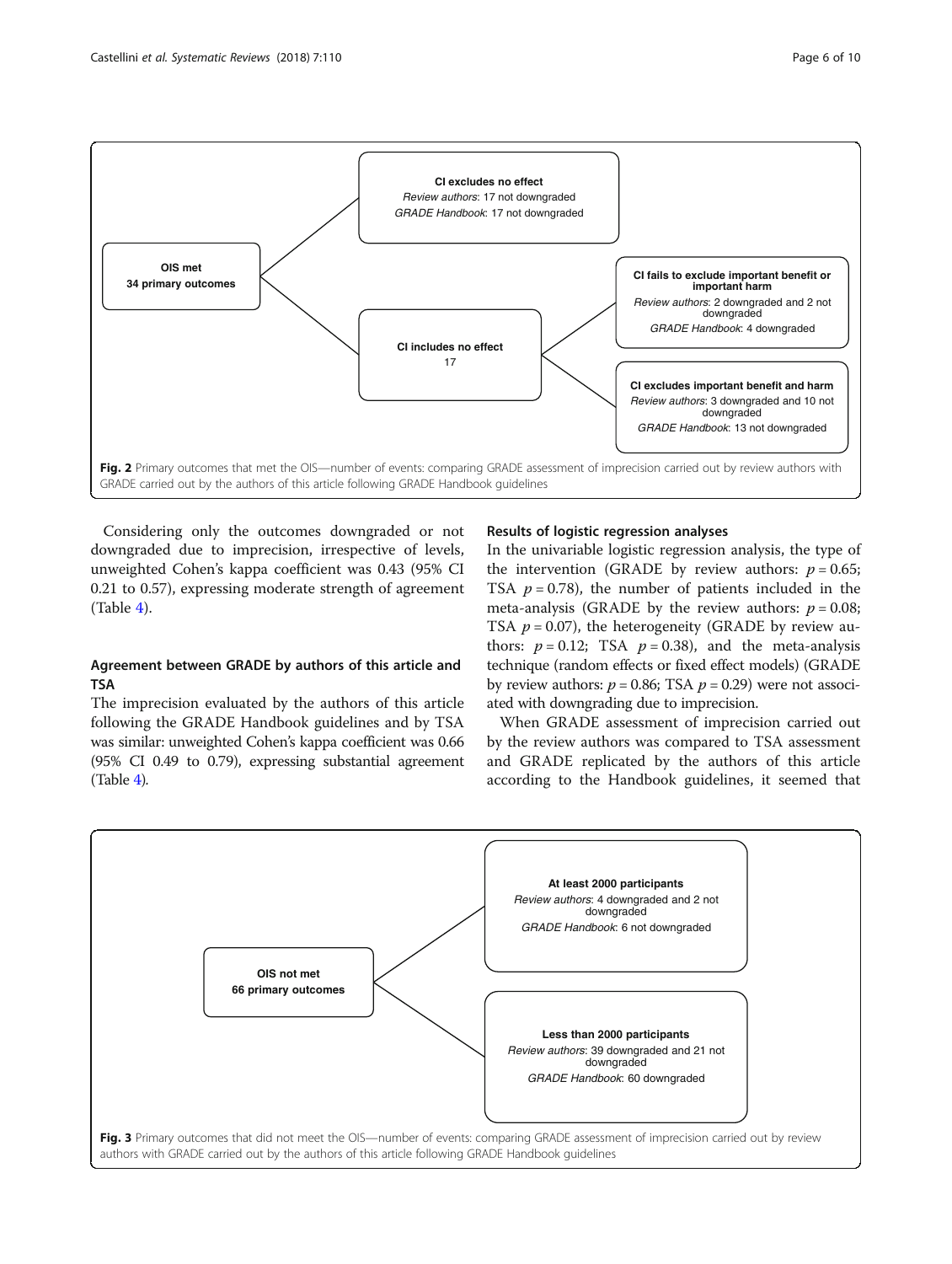<span id="page-6-0"></span>Table 3 Concordance in downgrading due to imprecision by 1 and 2 levels between GRADE carried out by the review authors and with TSA

|                           | <b>TSA</b>                   |            |                           |       |
|---------------------------|------------------------------|------------|---------------------------|-------|
|                           | Not<br>downgraded by 1 level | Downgraded | Downgraded<br>by 2 levels | Total |
| GRADE by review authors   |                              |            |                           |       |
| Not<br>downgraded         | 27                           |            | 25                        | 52    |
| Downgraded<br>by 1 level  | - 3                          | ∩          | 39                        | 42    |
| Downgraded<br>by 2 levels | 1                            |            | 5                         | 6     |
| Total                     | 31                           |            | 69                        | 100   |

the meta-analytic model (random or fixed effect) might influence the agreement in both cases ( $p = 0.04$  and  $p = 0.09$ , respectively), whereas the number of patients might influence only agreement between GRADE by the authors of this article and TSA  $(p = 0.01)$ .

Logistic regression tables are added as Additional file [3.](#page-8-0)

#### Sensitivity analysis

TSAs with an anticipated intervention effect of 30% RRR revealed 60.0% of the SRs downgraded due to imprecision. When the anticipated intervention effect was lowered to 20% RRR, the percentage of SRs downgraded due to imprecision increased to 73.0%. Cohen's kappa coefficients, expressing downgrading or not due to imprecision, irrespectively of the downgrading levels (by 1 or 2), did not change much: coefficients 0.43 (95% CI, 0.22 to 0.58) and 0.43 (95% CI, 0.20 to 0.56), respectively.

## **Discussion**

Given the implications of imprecision evaluation for recommending health care interventions as standard of care or cautionary noting that additional clinical trials

Table 4 Concordance in downgrading due to imprecision between GRADE carried out by review authors, by authors of this article, and with TSA

|                                      | <b>TSA</b>     |            |       |
|--------------------------------------|----------------|------------|-------|
|                                      | Not downgraded | Downgraded | Total |
| GRADE by review authors              |                |            |       |
| Not downgraded                       | 27             | 25         | 52    |
| Downgraded                           | 4              | 44         | 48    |
| Total                                | 31             | 69         | 100   |
| GRADE by the authors of this article |                |            |       |
| Not downgraded                       | 26             | 10         | 36    |
| Downgraded                           | 5              | 59         | 64    |
| Total                                | 31             | 69         | 100   |

are warranted, it is expected that imprecision be transparently evaluated and reported. There remains ample room for improvement, however. Almost half of the outcomes were downgraded due to imprecision, but only about 1 in 10 reviews reported the criteria to downgrade imprecision. The width of 95% of confidence intervals and the number of study participants were the most common criteria to infer downgrading due to imprecision. One third of the conclusions that did not downgrade the evidence for imprecision would have been contradicted based on GRADE assessment of imprecision following the GRADE Handbook or TSA if these methods had been applied. This was mainly because GRADE evaluation by the review authors was more lenient and also because the number of patients included in the meta-analyses was often insufficient to make any definitive conclusion.

The GRADE approach and TSA have different connotations that might influence the judgment process. While GRADE is defined as "a semi quantitative approach that encompasses imprecision besides the other certainty domains" and has intrinsic subjectivity [\[5](#page-8-0)], TSA can be viewed as a purely quantitative and objective approach [[10\]](#page-8-0). Despite their differences, the agreement between the two approaches was substantial. Nonetheless, the two methods give different weight to the extent of imprecision. TSA tended toward more severe judgment, while GRADE seemed to be more easily applied by the review authors, resulting in overestimation of the certainty of evidence. When imprecision is rated as negligible (i.e., the true effect plausibly lies within the 95% CI), it is more likely that the effect estimates can be trusted and evidence quality rated highly. TSA will allow the reader to gauge the extent of confidence on imprecision of primary results of meta-analyses, though it might also be perceived as too radical by some. With a GRADE approach, reviewers' decisions on downgrading are more open to subjective decisions. To guide such decisions, further research is warranted on optimal information size and of different types of interventions under different circumstances.

#### Strengths and weaknesses of the study

This study has several limitations. We included only Cochrane reviews of health care interventions, a fairly homogeneous but partial sample of systematic reviews published in the medical literature. Reviews published in other medical journals might provide different results. However, since Cochrane strongly encourages the use of the GRADE approach, including imprecision, it seems implausible that other journals would perform better. Our analyses are valid for pooled results and restricted to dichotomous outcomes, limiting the generalizability of our results. However, in the medical literature, two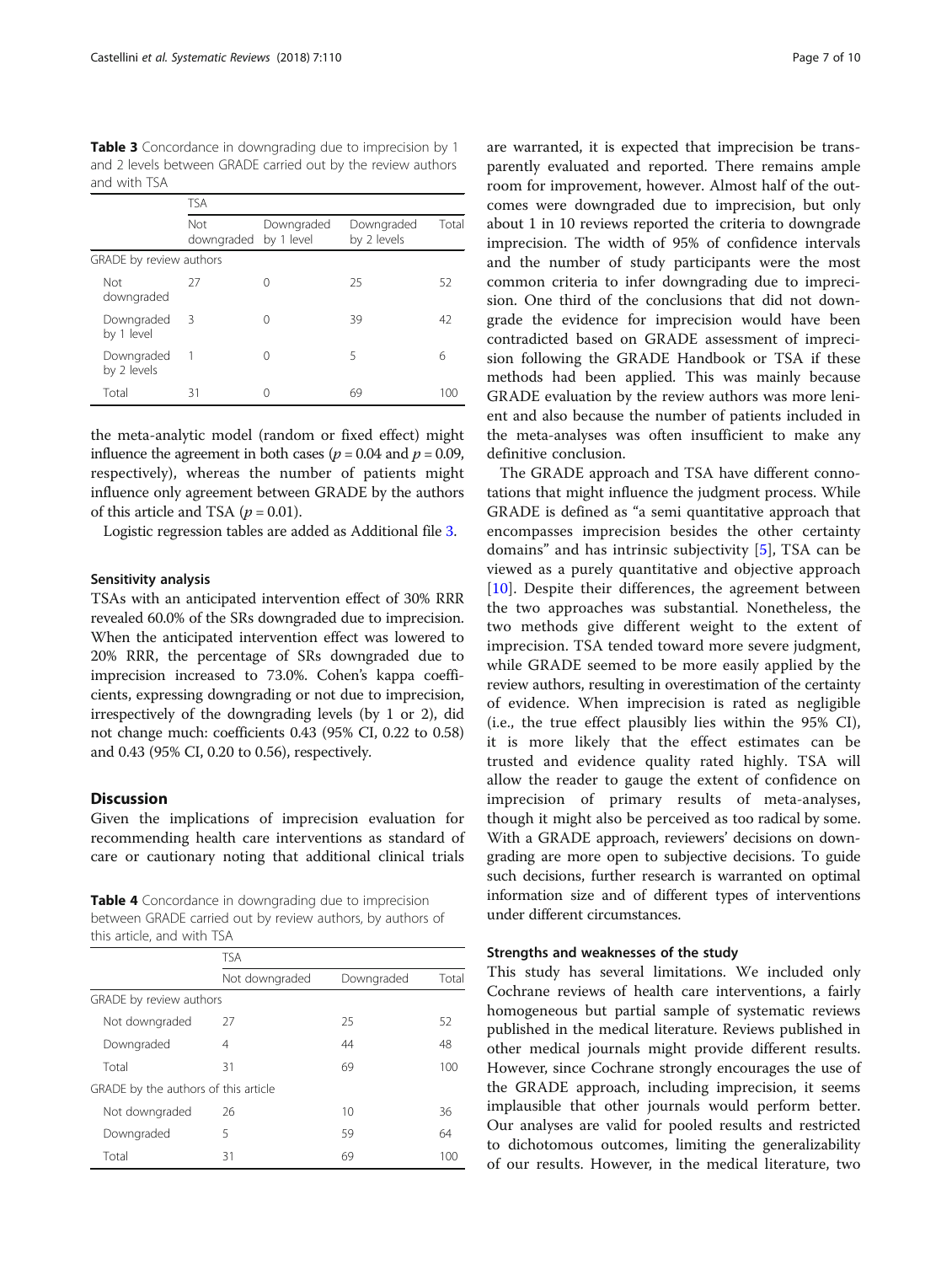thirds of primary outcomes reported by systematic reviews are dichotomous [[24\]](#page-9-0). Besides, calculation and definition of a clinical threshold for continuous outcomes, i.e., the minimal important differences or minimal detectable changes, remain ambiguous and unclear [[25,](#page-9-0) [26](#page-9-0)]. Furthermore, our logistic regression results may be under-powered to detect any significant factor, due to the limited number of studies included in the analysis.

While our analysis was protected against confounding by disease area and type of intervention because it is based on a sample of meta-analyses irrespective of interventions, it may still have been confounded by other meta-analysis characteristics. Given the wide diversity of the studies included, the quantitative results are suggestive and might change in the future when GRADE and Cochrane propose methods and policies that strengthen imprecision assessment. Furthermore, imprecision assessment may vary between research areas (i.e., type of interventions), becoming speculative in fields where trials and reviews are too small to permit exploration of imprecision.

When we evaluated the conclusiveness of evidence by TSA in studies where the anticipated treatment effect was not reported, we could not directly assess the authors' assumptions on relevant intervention effects. We chose one arbitrary hypothesis when we recalculated the required information size based on a 25% relative risk reduction or improvement, which might be unrealistic for some outcomes. Nevertheless, the proportion of primary outcomes downgraded for imprecision did not change substantially when we applied different thresholds for benefits in our sensitivity analyses. Moreover, we only used a two-level downgrading approach when our TSA did not show benefit, harm, or futility. By, e.g., employing the Trial Sequential Analysis-adjusted confidence intervals, this simple approach could have been refined.

As well, our results are based on our subjective application of the GRADE approach following the GRADE Handbook, which would then influence the assessments we made between the methods.

Despite these limitations, this project aspires to be a step toward optimized assessment and interpretation of the certainty of evidence regarding imprecision. Recently, evidence synthesis has evolved into a dynamic process. A new concept of systematic reviews, living systematic reviews, has been introduced [[27](#page-9-0)]. In this context, TSA has been suggested as a valid method to assess constantly updated evidence [\[12](#page-8-0)] since it can offer constantly updating of optimal information size as new trials are added. This dynamicity could affect the imprecision domain, with assessment more closely related to what has been reached for a specific condition, outcome, and intervention at a certain time point.

#### Implications for systematic reviewers

As part of their mandate to identify potentially effective interventions, systematic reviewers should include precision as a key dimension to evaluate, particularly in situations where uncertainty about the ratio between benefits and harms is high and where new trial data may influence the summary judgment of the review [\[28\]](#page-9-0). More detailed guidance from PRISMA and PRISMA-P could facilitate the analysis and reporting of imprecision [[29,](#page-9-0) [30\]](#page-9-0). There is room for better standardization of approaches and inclusion of quantitative methods, such as TSA, to formally evaluate imprecision.

#### Implications for clinicians

Imprecision assessment seems to be based on GRADEing criteria that vary considerably in meaning, value, or boundaries depending on context or conditions. Incomplete or vague imprecision assessment supports the natural tendency to simplify a review's findings about an intervention as positive or negative and to over-rely on  $P$  values [[31\]](#page-9-0). Instead, clinicians using evidence to orient their practice should interpret imprecision as a dynamic and often uncertain dimension that requires thorough examination of all of the evidence, including size of the trials, number of participants with outcomes, and heterogeneity (diversity) across trials. TSA offers the means to model heterogeneity and estimate optimal information size based on different heterogeneity thresholds.

## Future research

Further research is needed to determine whether accurate assessment of imprecision might change the clinicians' perception about the definitive effectiveness of interventions. It would be beneficial to develop an international database of prospectively updated TSAs for all health interventions, where people can easily consult the progress of research. This might also help to diminish "the butterfly behavior of researchers" from moving onto the next research question before the previous quest has been fully exploited [[32\]](#page-9-0).

## Conclusions

A significant lack of reporting of and adherence to GRADE was observed in Cochrane systematic reviews. Stricter adherence to GRADE Handbook guidelines and/or adoption of TSA would have led to more frequent downgrading of the quality of evidence. Our findings reiterate the need for a more reliable application of GRADE in Cochrane and non-Cochrane reviews for the assessment of imprecision. The reasons for downgrading should be defined following a more structured reporting system. Initiatives to improve adherence to GRADE indications are warranted to ensure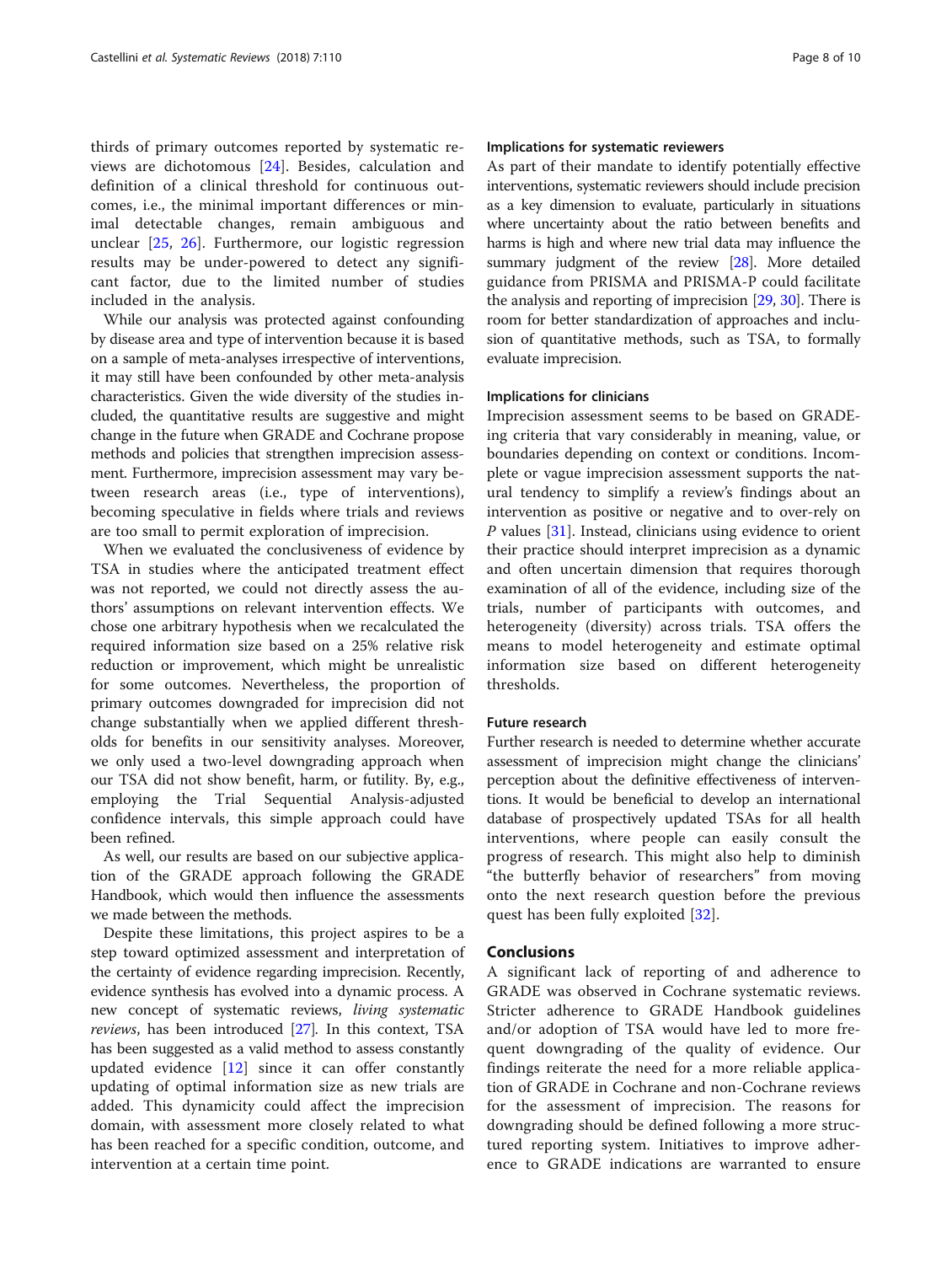<span id="page-8-0"></span>high-quality systematic reviews. Cochrane groups, peer reviewers, and editors need to be more supportive during the GRADE assessment process as it is still difficult to apply and requires a structured reporting policy to ensure transparency and intelligibility in the process.

## Additional files

[Additional file 1:](https://doi.org/10.1186/s13643-018-0770-1) Trial Sequential Analysis as supplement of GRADE assessment for imprecision. (DOCX 13 kb)

[Additional file 2:](https://doi.org/10.1186/s13643-018-0770-1) Cochrane systematic reviews with general characteristics. (DOCX 24 kb)

[Additional file 3:](https://doi.org/10.1186/s13643-018-0770-1) Logistic regressions results. (DOCX 273 kb)

#### Abbreviations

CI: Confidence interval; GRADE: Grading of Recommendations AssessmentDevelopment and Evaluation; IQR: Interquartile range; OIS: Optimal information size; RCT: Randomized controlled trial; RRR: Relative risk reduction; SoF: Summary of findings; SRs: Systematic reviews; TSA: Trial Sequential Analysis

#### Funding

This study was supported by the Italian Ministry of Health (Giovani Ricercatori GR-2011-02348048). The funding sources had no controlling role in the study design, data collection, analysis, interpretation, or report writing.

#### Availability of data and materials

The datasets used and/or analyzed during the current study are available from the corresponding author on reasonable request.

#### Authors' contributions

GC, LM, and CG conceived and designed the study and prepared an analytical plan for the analyses. GC and MB extracted the data. GC built the data set, and SG revised the analyses. GC and LM drafted the manuscript. All authors interpreted the data and commented on earlier versions of the manuscript. LM will act as guarantor. All authors read and approved the final manuscript.

#### Ethics approval and consent to participate

Not applicable.

#### Consent for publication

Not applicable.

#### Competing interests

CG is a member of The Copenhagen Trial Unit's task force to develop theory and software for conducting Trial Sequential Analysis; LM is an active contributor to GRADE Working Group. No support from any organization for the submitted work; no financial relationships with any organizations that might have an interest in the submitted work in the previous 3 years.

## Publisher's Note

Springer Nature remains neutral with regard to jurisdictional claims in published maps and institutional affiliations.

#### Author details

<sup>1</sup>Department of Biomedical Sciences for Health, University of Milan, via Pascal 36, 20133 Milan, Italy. <sup>2</sup>Unit of Clinical Epidemiology, IRCCS Galeazzi Orthopedic Institute, via Galeazzi, 4, 20161 Milan, Italy. <sup>3</sup>Department of Paediatrics, Skåne University Hospital, Lund, Sweden. <sup>4</sup>Department of Research & Development, Section for HTA analysis Lund University, Lund, Sweden. <sup>5</sup>Department of Health Sciences Center of Biostatistics for Clinical Epidemiology, University of Milan–Bicocca, Monza, Italy. <sup>6</sup>The Copenhagen Trial Unit, Centre for Clinical Intervention Research, Copenhagen, Denmark.

Received: 23 February 2018 Accepted: 4 July 2018 Published online: 28 July 2018

#### References

- 1. Guyatt GH, Oxman AD, Vist GE, Kunz R, Falck-Ytter Y, Alonso-Coello P, Schunemann HJ. GRADE: an emerging consensus on rating quality of evidence and strength of recommendations. BMJ. 2008;336:924–6.
- 2. Guyatt GH, Oxman AD, Kunz R, Brozek J, Alonso-Coello P, Rind D, Devereaux PJ, Montori VM, Freyschuss B, Vist G, et al. GRADE guidelines 6. Rating the quality of evidence--imprecision. J Clin Epidemiol. 2011;64:1283–93.
- 3. Guyatt G, Oxman AD, Akl EA, Kunz R, Vist G, Brozek J, Norris S, Falck-Ytter Y, Glasziou P, DeBeer H, et al. GRADE guidelines: 1. Introduction-GRADE evidence profiles and summary of findings tables. J Clin Epidemiol. 2011;64:383–94.
- 4. Pandis N, Fleming PS, Worthington H, Salanti G. The quality of the evidence according to GRADE is predominantly low or very low in oral health systematic reviews. PLoS One. 2015;10:e0131644.
- 5. Schunemann HJ. Interpreting GRADE's levels of certainty or quality of the evidence: GRADE for statisticians, considering review information size or less emphasis on imprecision? J Clin Epidemiol. 2016;75:6–15.
- 6. GRADE handbook for grading quality of evidence and strength of recommendations. [database on the Internet]. The GRADE Working Group 2013. Available from: [guidelinedevelopment.org/handbook](http://guidelinedevelopment.org/handbook). Accessed Jan 2017.
- 7. Anttila S, Persson J, Vareman N, Sahlin NE. Conclusiveness resolves the conflict between quality of evidence and imprecision in GRADE. J Clin Epidemiol. 2016;75:1–5.
- 8. Imberger G, Thorlund K, Gluud C, Wetterslev J. False-positive findings in Cochrane meta-analyses with and without application of Trial Sequential Analysis: an empirical review. BMJ Open. 2016;6:e011890. [https://doi.org/10.](https://doi.org/10.1136/bmjopen-2016-011890) [1136/bmjopen-2016-011890](https://doi.org/10.1136/bmjopen-2016-011890).
- 9. Thorlund K, Imberger G, Walsh M, Chu R, Gluud C, Wettersley J, Guyatt G, Devereaux PJ, Thabane L. The number of patients and events required to limit the risk of overestimation of intervention effects in meta-analysis—a simulation study. PLoS One. 2011;6:e25491.
- 10. Jakobsen JC, Wetterslev J, Winkel P, Lange T, Gluud C. Thresholds for statistical and clinical significance in systematic reviews with meta-analytic methods. BMC Med Res Methodol. 2014;14:120.
- 11. Higgins JP, Whitehead A, Simmonds M. Sequential methods for randomeffects meta-analysis. Stat Med. 2011;30:903–21.
- 12. Simmonds M, Salanti G, McKenzie J, Elliott J, Living Systematic Review N. Living systematic reviews: 3. Statistical methods for updating meta-analyses. J Clin Epidemiol. 2017;91:38–46.
- 13. Wetterslev J, Jakobsen JC, Gluud C. Trial Sequential Analysis in systematic reviews with meta-analysis. BMC Med Res Methodol. 2017;17:39.
- 14. Jakobsen JC, Gluud C, Winkel P, Lange T, Wetterslev J. The thresholds for statistical and clinical significance—a five-step procedure for evaluation of intervention effects in randomised clinical trials. BMC Med Res Methodol. 2014;14:34.
- 15. Thorlund K, Wetterslev J, Brok J, Imberger G, Gluud G. Trial Sequential Analysis (TSA) manual. Copenaghen; 2011. Available from [http://www.ctu.](http://www.ctu.dk/tsa/) [dk/tsa/](http://www.ctu.dk/tsa/). Accessed Jan 2017.
- 16. Cochrane Library [database on the Internet]. Wiley Online Library. Available from: [http://onlinelibrary.wiley.com/cochranelibrary/search.](http://onlinelibrary.wiley.com/cochranelibrary/search) Accessed Feb 2017.
- 17. Chapter 5.2.4.2 Imprecision in in systematic reviews in Schünemann H BJ, Guyatt G, Oxman A, editors. GRADE handbook for grading quality of evidence and strength of recommendations. Updated October 2013. The GRADE Working Group, 2013. Available from [http://guidelinedevelopment.](http://guidelinedevelopment.org/handbook) [org/handbook.](http://guidelinedevelopment.org/handbook) Accessed Jan 2017.
- 18. TSA software. 0.9 beta ed. Copenhagen Trial Unit, Centre for Clinical Intervention Research, Copenhagen, Denmark2011. Available from [http://](http://www.ctu.dk/tsa/) [www.ctu.dk/tsa/](http://www.ctu.dk/tsa/). Accessed Apr 2017.
- 19. Wetterslev J, Thorlund K, Brok J, Gluud C. Estimating required information size by quantifying diversity in random-effects model meta-analyses. BMC Med Res Methodol. 2009;9:86.
- 20. Wetterslev J, Thorlund K, Brok J, Gluud C. Trial Sequential Analysis may establish when firm evidence is reached in cumulative meta-analysis. J Clin Epidemiol. 2008;61:64–75.
- 21. Watson PF, Petrie A. Method agreement analysis: a review of correct methodology. Theriogenology. 2010;73:1167–79.